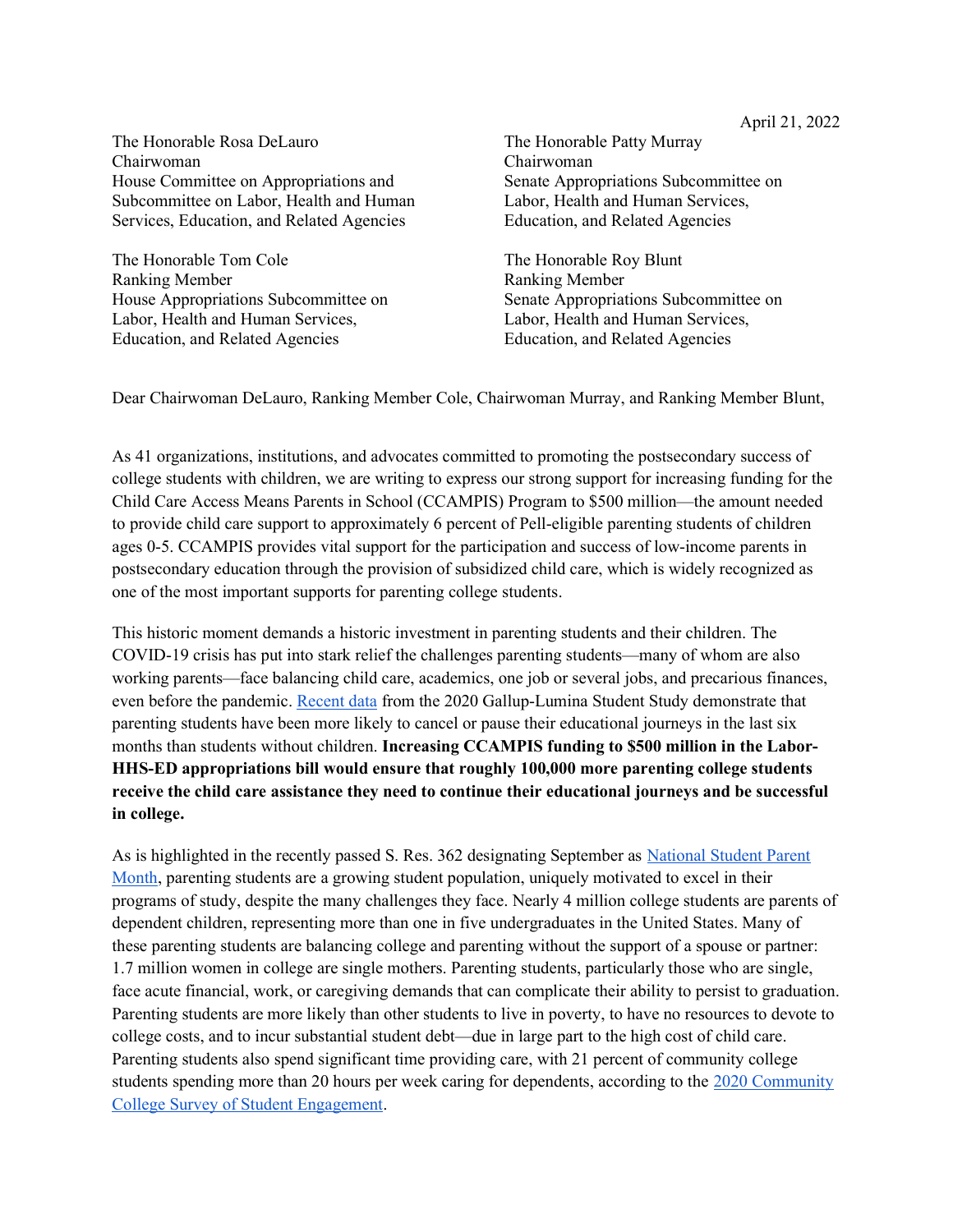Access to affordable child care is one of the most important supports that can help parenting students succeed in college. Data from one community college show, for example, that usage of the campus child care center led to a 21 percent increase in degree attainment over the rate for parenting students who did not access the center. Students often do not have access to affordable care, however. According to a recent survey of roughly 23,000 parenting students, 70 percent of respondents reported that their child care arrangement was unaffordable. Without affordable child care, parenting students are often forced to make tough decisions about their enrollment. In 2020, 28 percent of community college students reported that they are likely or very likely to leave school due to their caregiving responsibilities.

Unfortunately, campus-based child care has been declining in recent years—most dramatically at community colleges, which enroll the largest share of parenting students. COVID-19 and the pandemic's economic fallout have exacerbated the national child care crisis. The need for parenting student access to affordable child care has never been greater than it will be as campuses re-open.

We appreciate Congress including language on the FY 2022 appropriations omnibus that waived the maximum grant cap in the CCAMPIS program. As a result of this progress and the return to campus for many students, we expect a significant increase in demand for the CCAMPIS program in FY23. The previous grant maximum limited an institution's CCAMPIS grant to no more than 1% of their Pell Grant funds, despite the fact that more than 20 percent of undergraduate students are parenting students. The U.S. Department of Education is now finalizing the parameters for the next competition, but larger CCAMPIS grants will make the program much more economically viable for under-resourced colleges, including community colleges, HBCUs, TCUs, and other MSIs, and many more of their students stand to benefit. We urge Congress to maintain language in the appropriations bill that waives the CCAMPIS maximum grant cap

The CCAMPIS program is the only federal program dedicated solely to providing child care assistance for low-income students in postsecondary settings. Other available child care assistance, such as subsidies provided through the Child Care and Development Block Grant, are important sources of support but can be hard for parenting students to access due to restrictive eligibility rules such as work requirements and degree limitations. CCAMPIS has no work requirements, and it helps meet students' need for low-cost, high-quality child care. This support enables them to persist toward and complete postsecondary credentials that are critical to their families' economic well-being and associated with a range of multigenerational benefits. Scaling up this program to serve a larger percentage of Pell-eligible students with young children would allow CCAMPIS to reach 100,000 more students, greatly improving their chances of postsecondary success. This critical investment will also stabilize the campus child care sector, which provides a lifeline to college opportunities for students with children.

For these reasons, we express our strong support for increasing funding for the CCAMPIS Program to \$500 million in the FY2023 Labor-H appropriations bill.

Sincerely,

Higher Learning Advocates Achieving the Dream